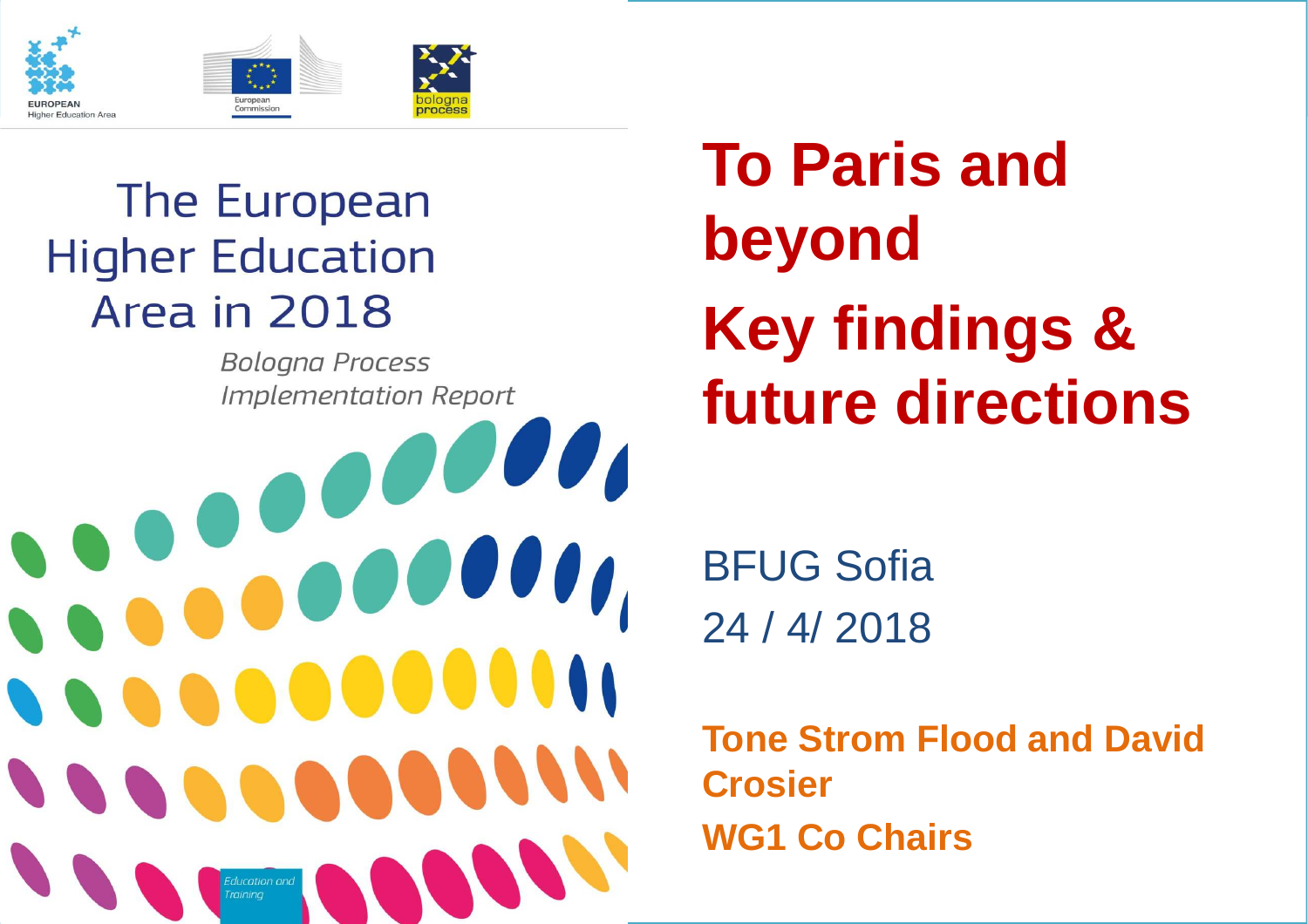

# **Presentation overview**

- 1) Findings from the Implementation report picked up in<br>the droft Cemmuniqué the draft Communiqué
- 2) Planning beyond Paris….

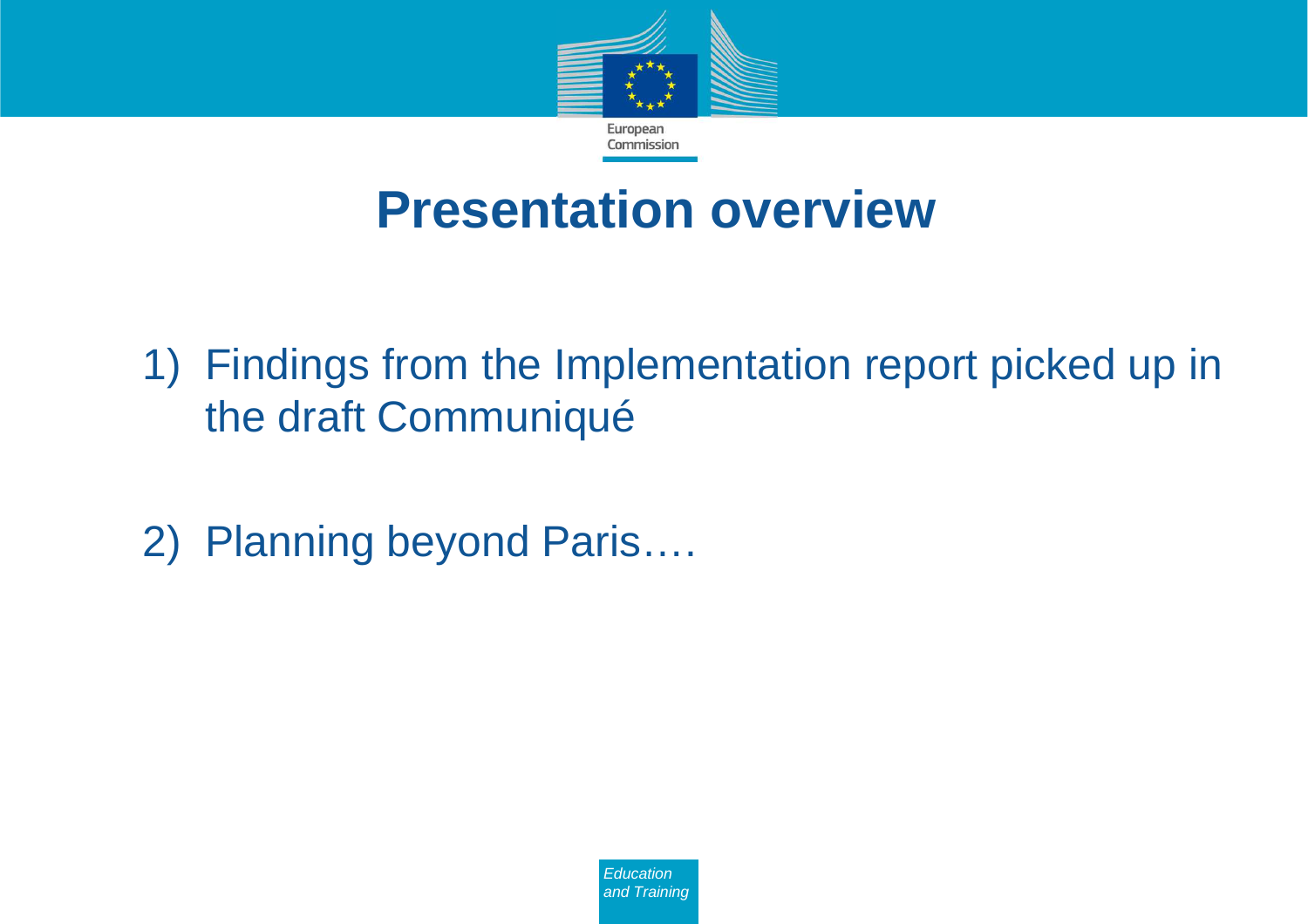

#### Commission **Issues relevant for CommuniquéKEY COMMITMENTS**

- Picture is improving, but work **remains**:
- Challenges (ie not yet green)
- -3 cycle degree structure: 9 systems
- -NQF: 10 systems; ECTS 22 systems
- -LRC: 11 systems
- -QA: 16 systems
- 
- DS: 2 systems

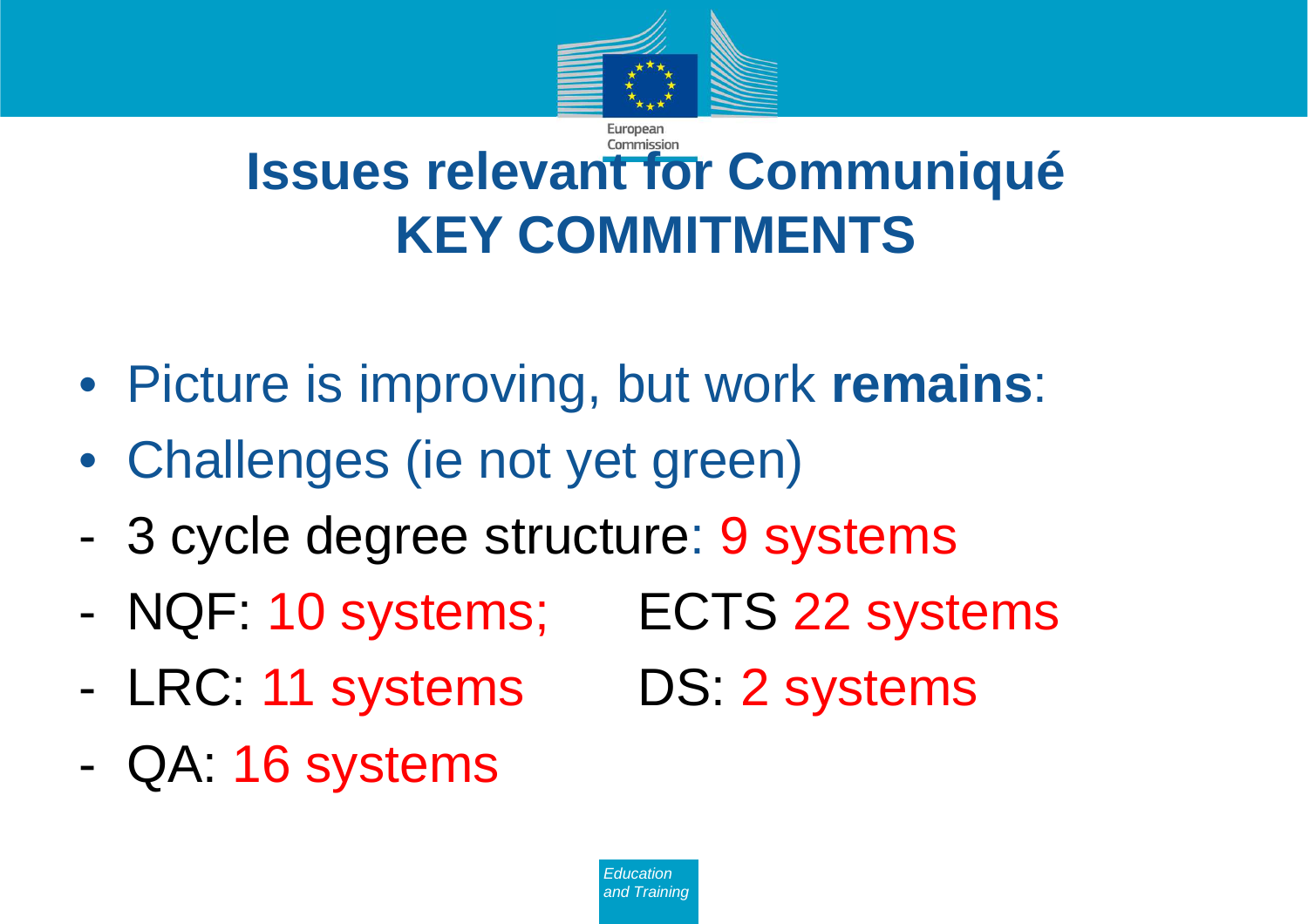

### **Learning and teaching**

Academic staff:

- Few countries require higher education teaching staff to have training in teaching
- Development of teaching skills left to ad hoc measuresECTS:
- well established.. But around 1/3 of countries could take action to ensure that implementation based on 2015 Users Guide is addressed in QA processes

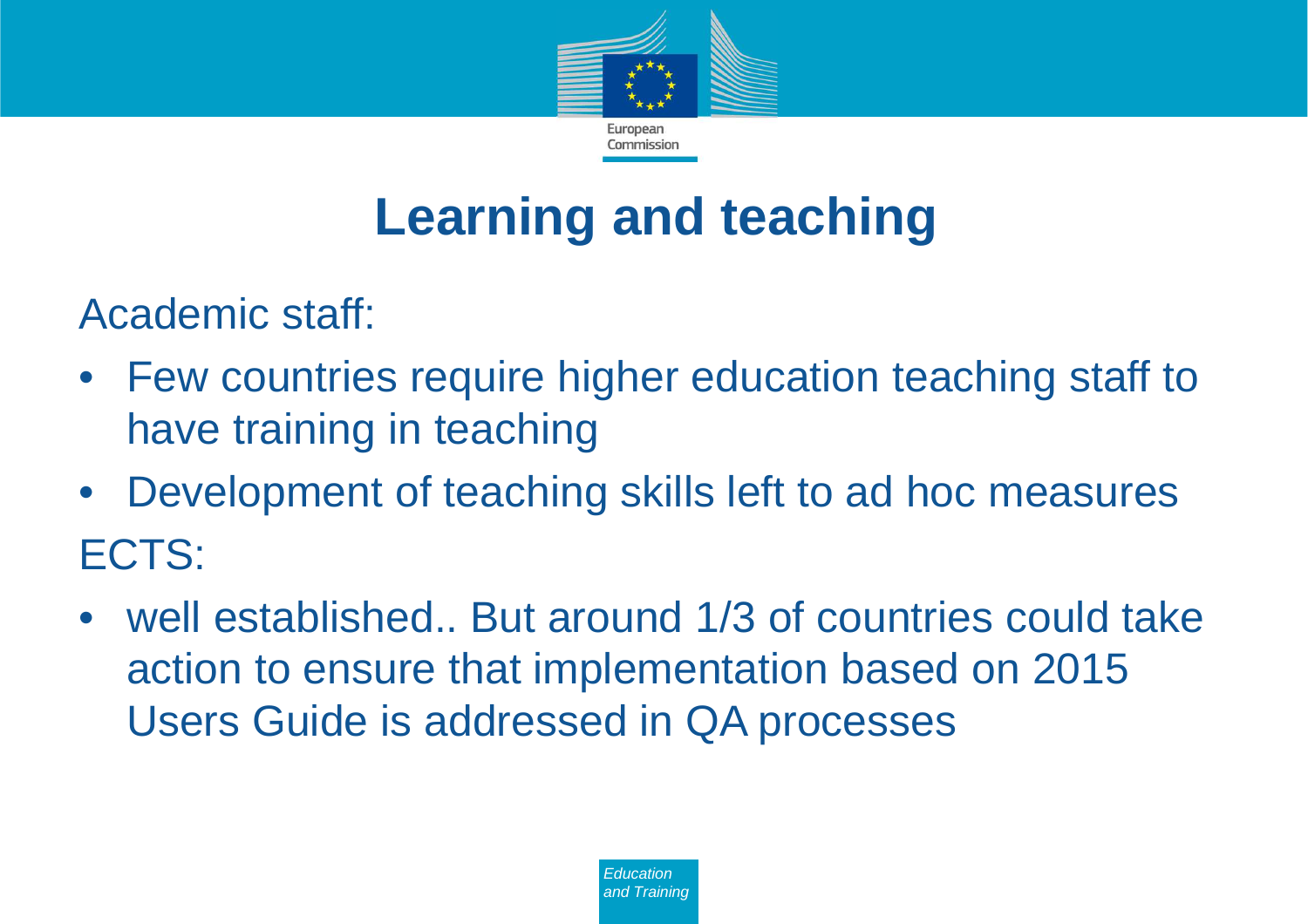

## **Short cycle**

- Exists in half of the countries, with full recognition withinfirst cycle possible in half of these systems…
- Other forms of short cycle tertiary education also exist –but not as part of higher education.
- From a European perspective this picture is complex /<br>earthsead confused…
- -> Is it enough to make current reality more transparent in qualifications frameworks?

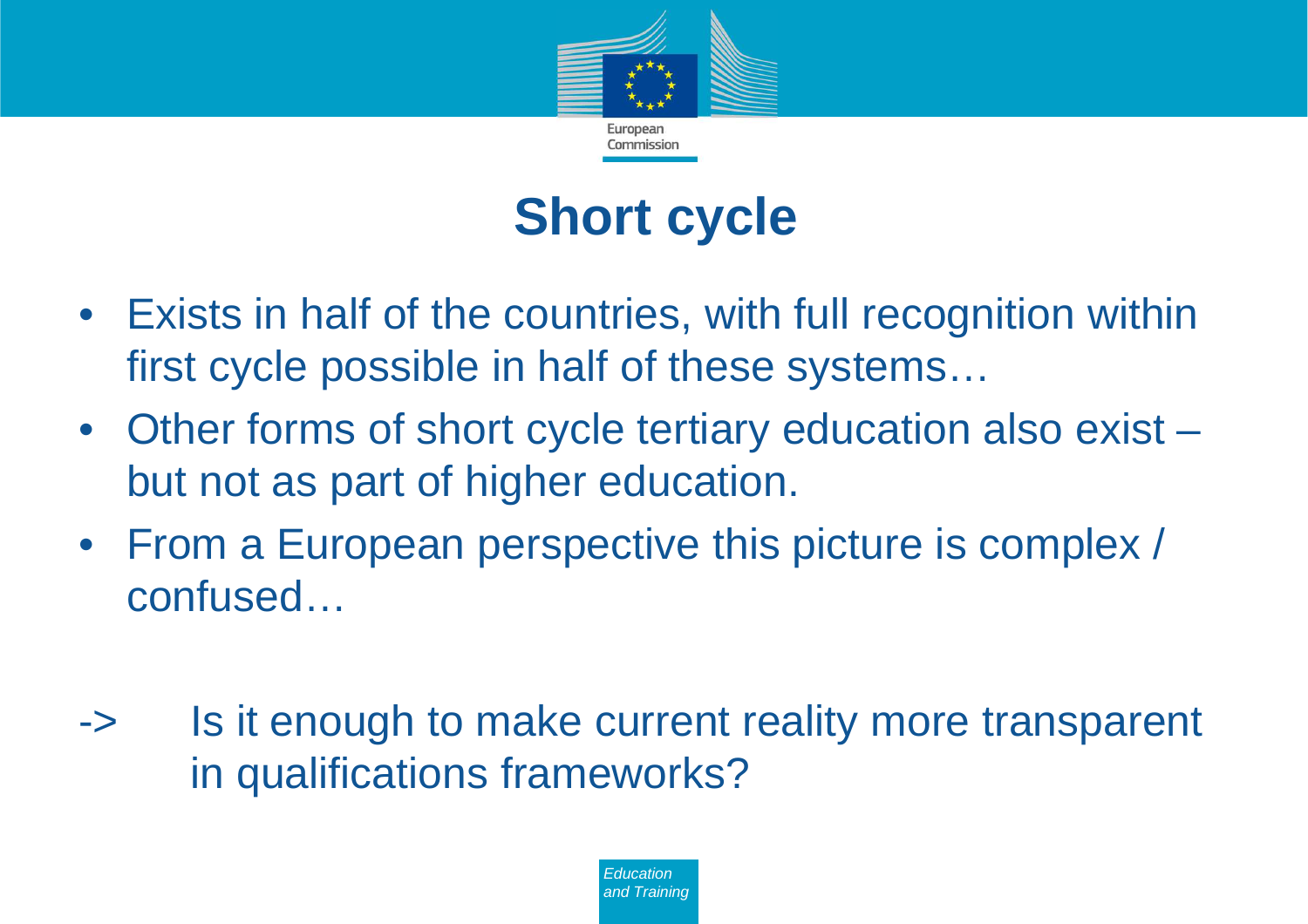

# **QA: Implementation of ESG 2015**

• Positive findings on the extent to which ESG 2015 is being used…

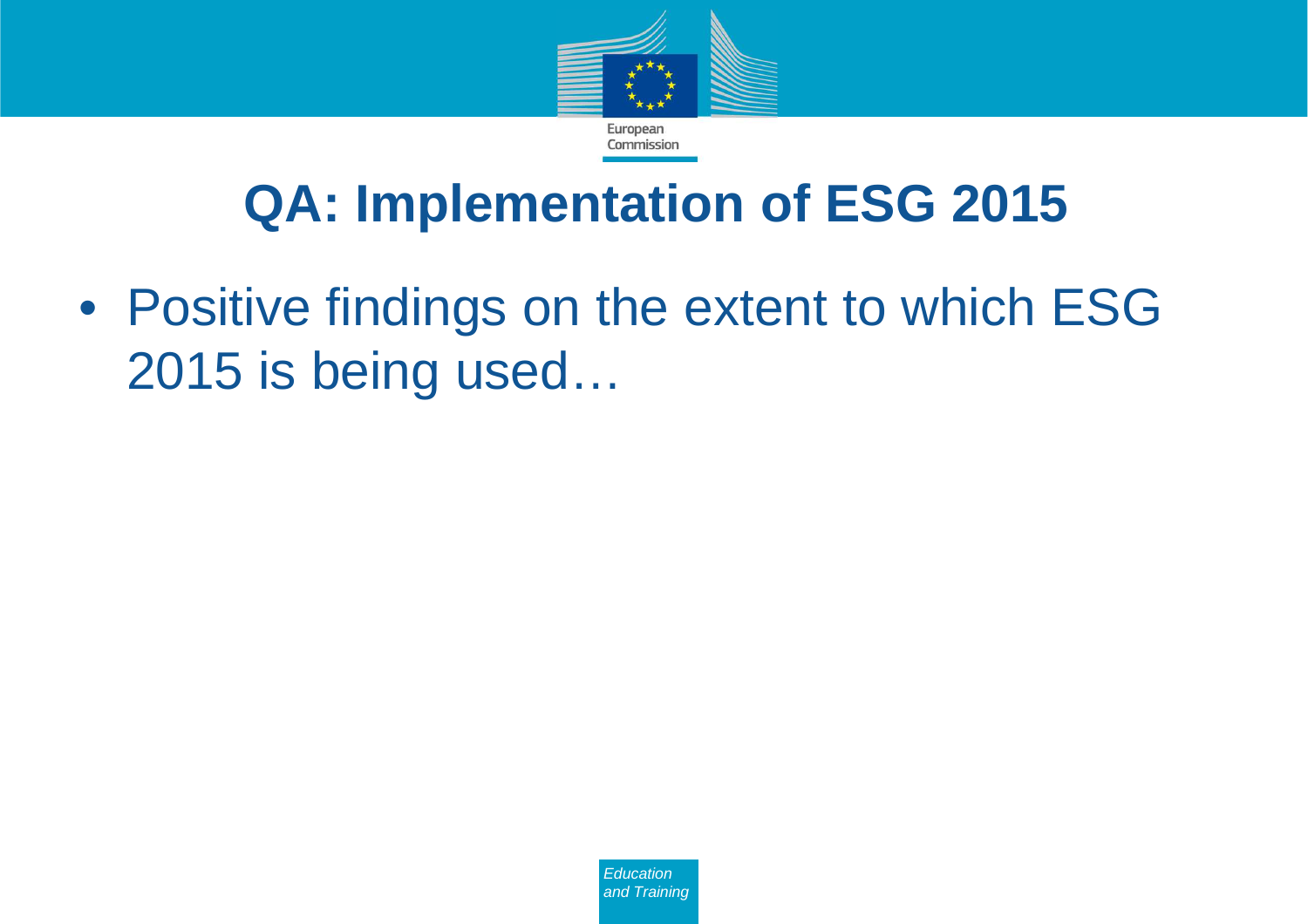

# **QA: Implementation of ESG**

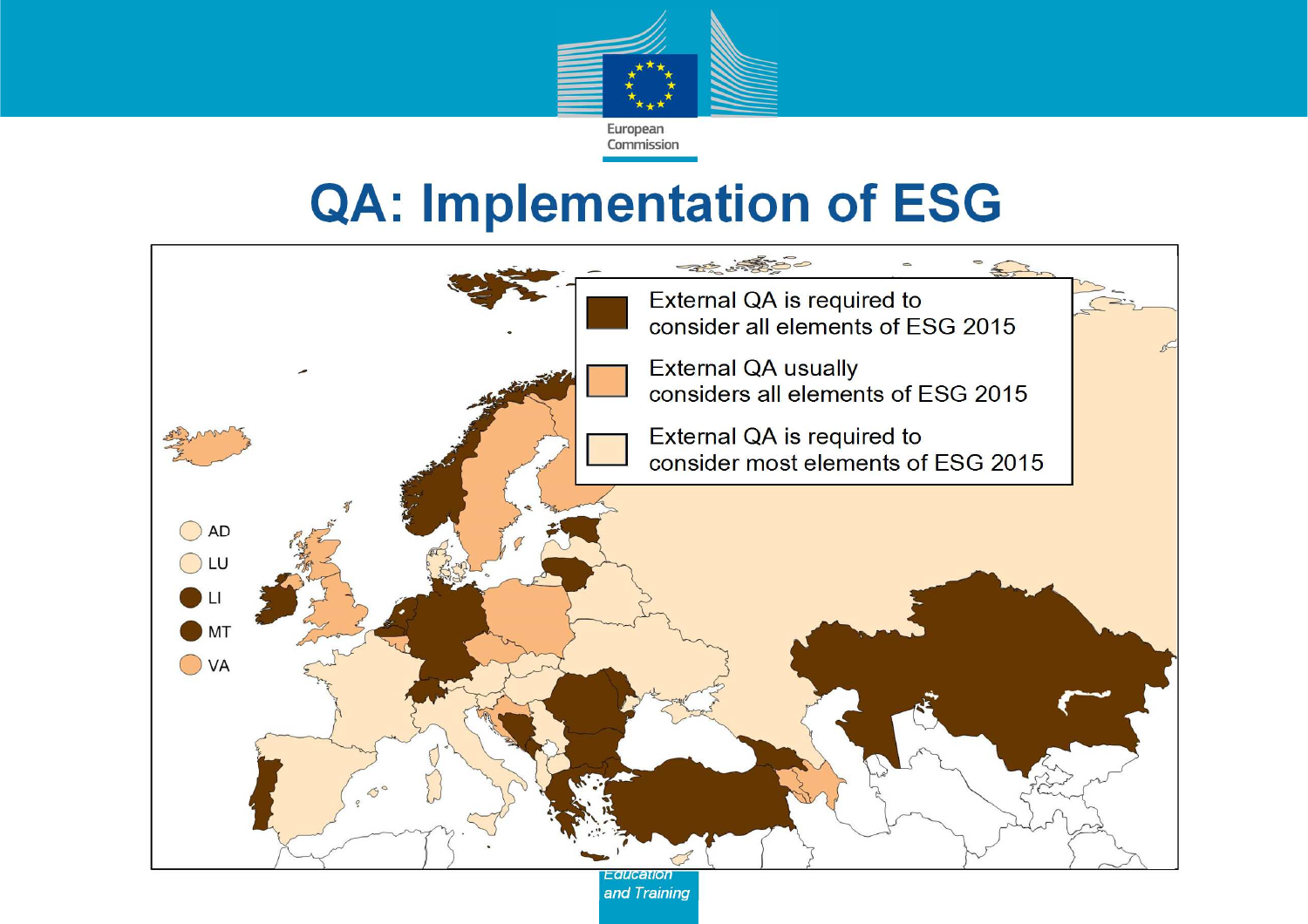

• Less positive findings on national responses to the European approach to QA of joint programmes…

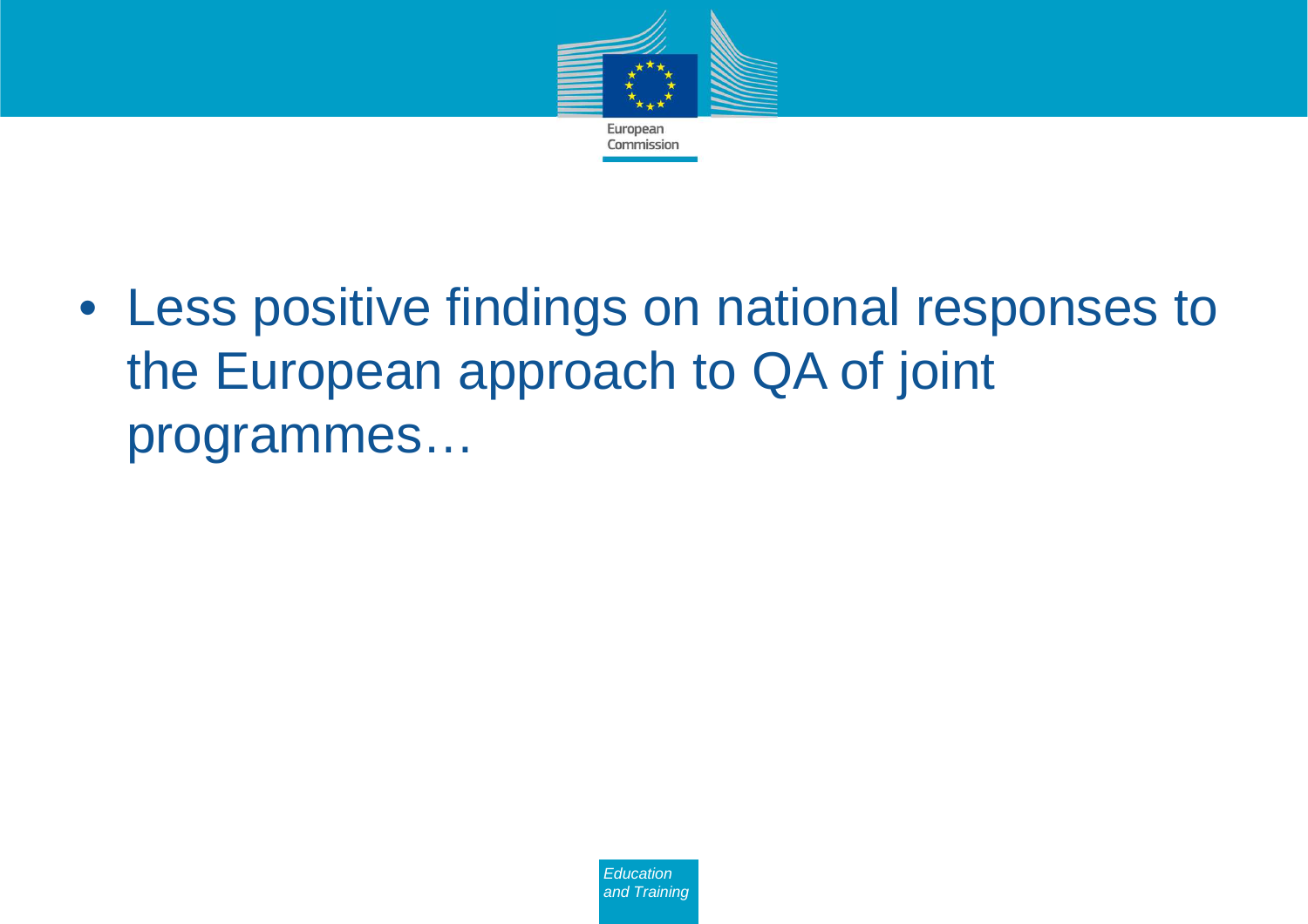

## **European approach to QA of joint programmes**

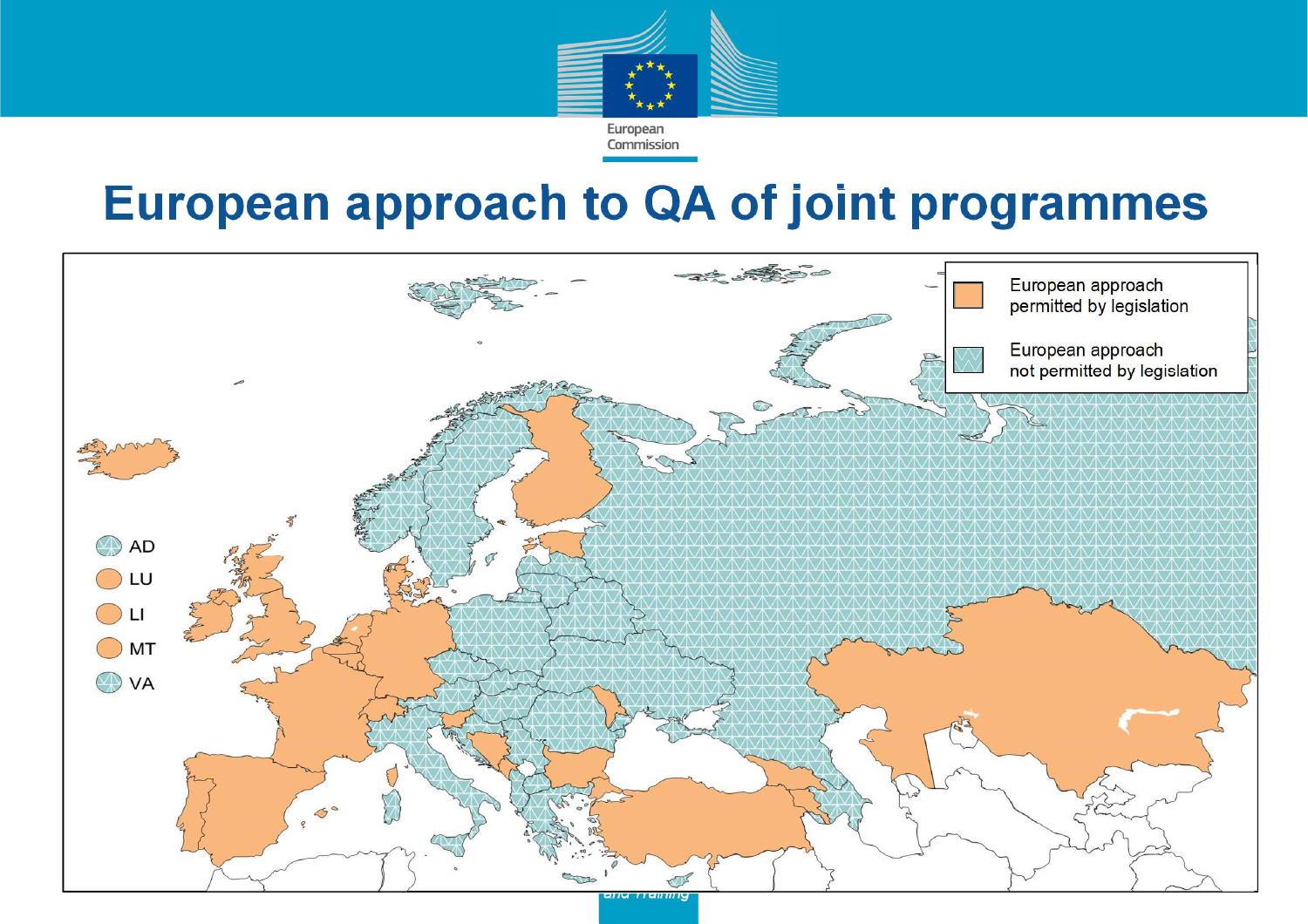

#### **Social Dimension**

Reality has not changed in recent years:

- Under-representation of students from low and medium educated parents
- Gender imbalances a concern in certain disciplines
- Lifelong learning not a reality in many countries
- Disadvantaged learners also at greater risk of drop-out

Little evidence of measures really tackling these issues

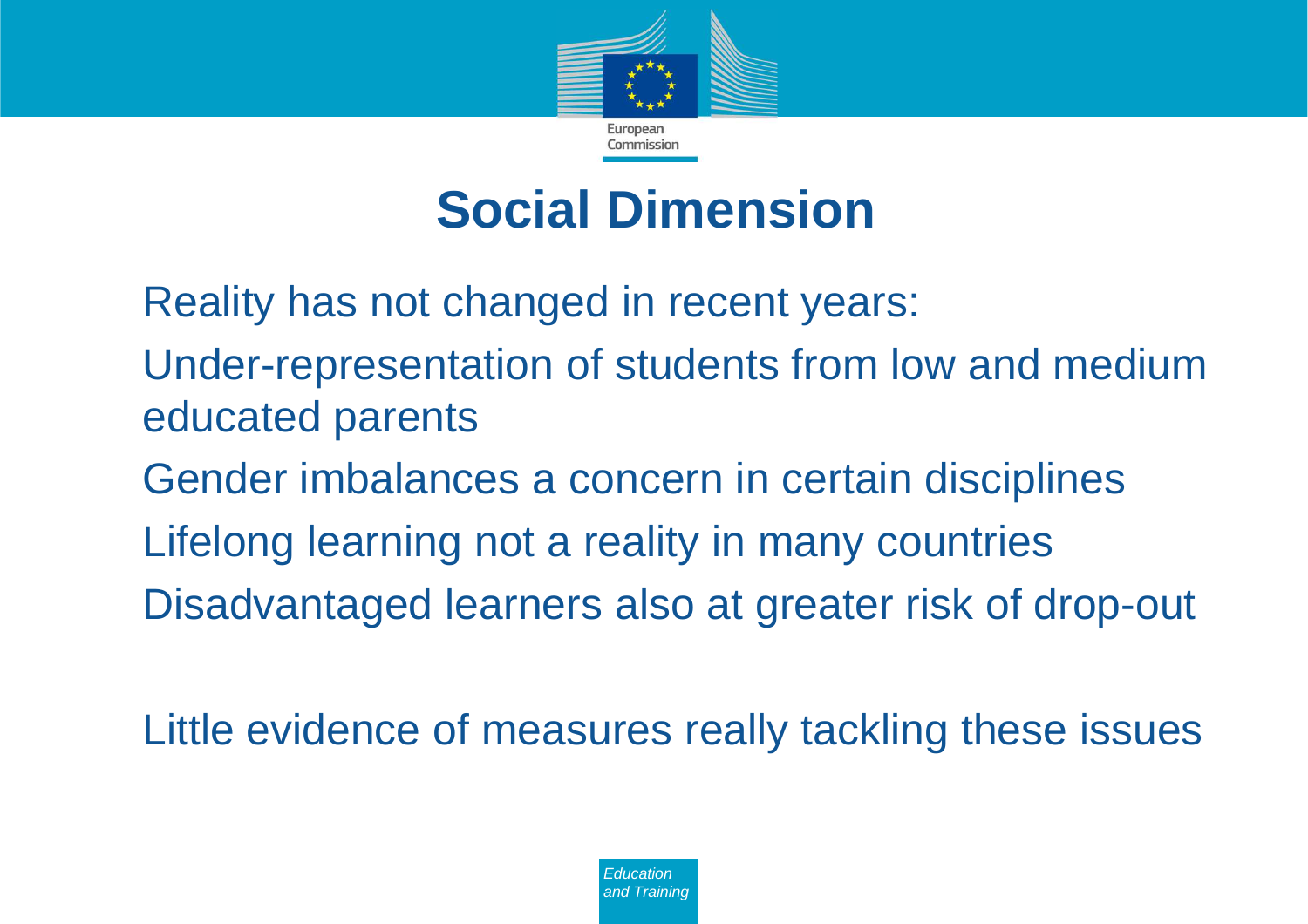

#### Commission **Issues relevant for the Communiqué:**

#### **VALUES**

Difficult for BPIR to handle:

Ministries unlikely to report that they have problems respecting EHEA values, and no clear-cut indicatorshave been developed, but:

 Different models of governance are not causally linkedto problems

 legal protection of academic freedom and institutional autonomy is important